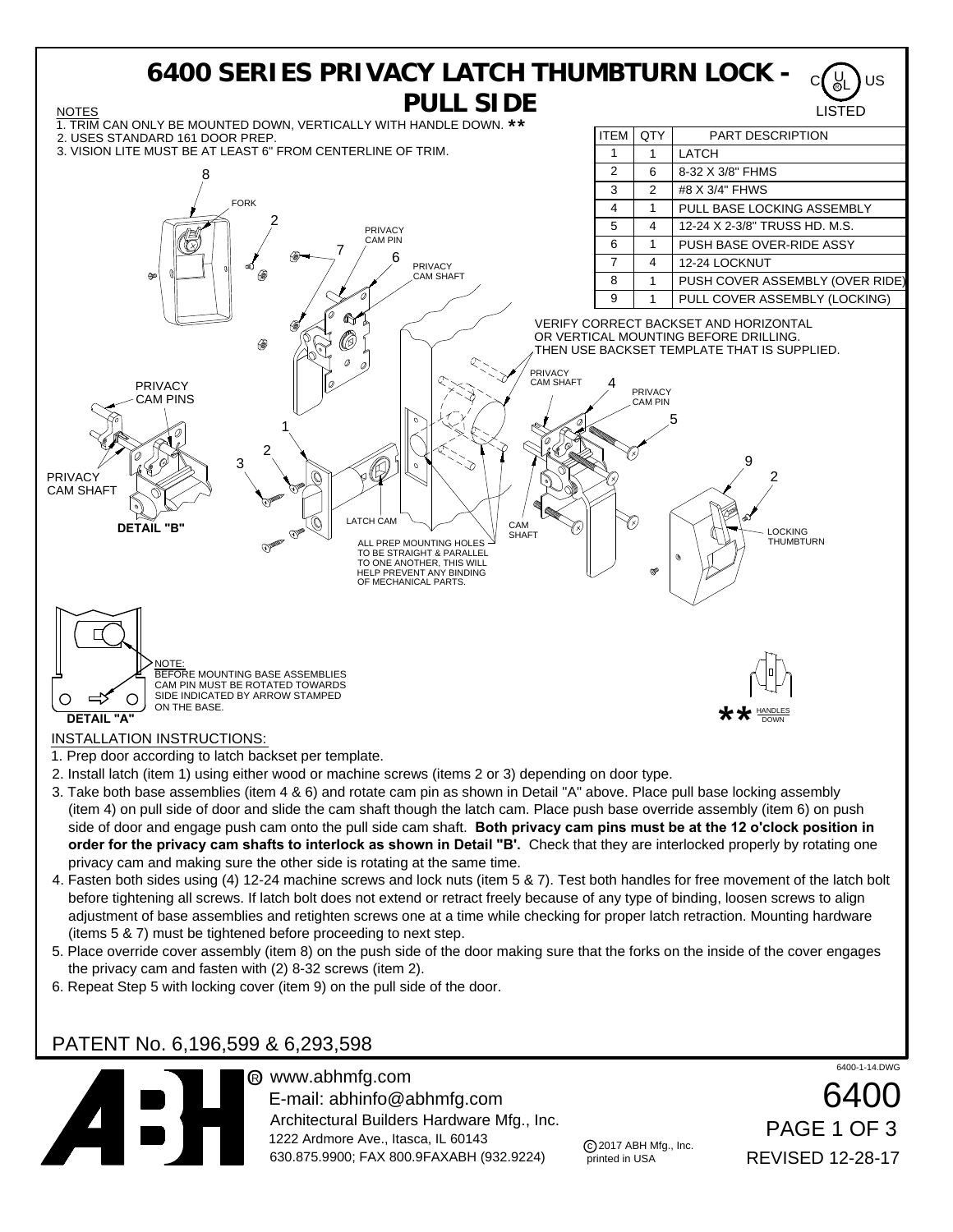

® www.abhmfg.com E-mail: abhinfo@abhmfg.com Architectural Builders Hardware Mfg., Inc. 1222 Ardmore Ave., Itasca, IL 60143 630.875.9900; FAX 800.9FAXABH (932.9224)

c 2017 ABH Mfg., Inc. printed in USA

6400-2-14.DWG

REVISED 12-28-17 PAGE 2 OF 3 6400